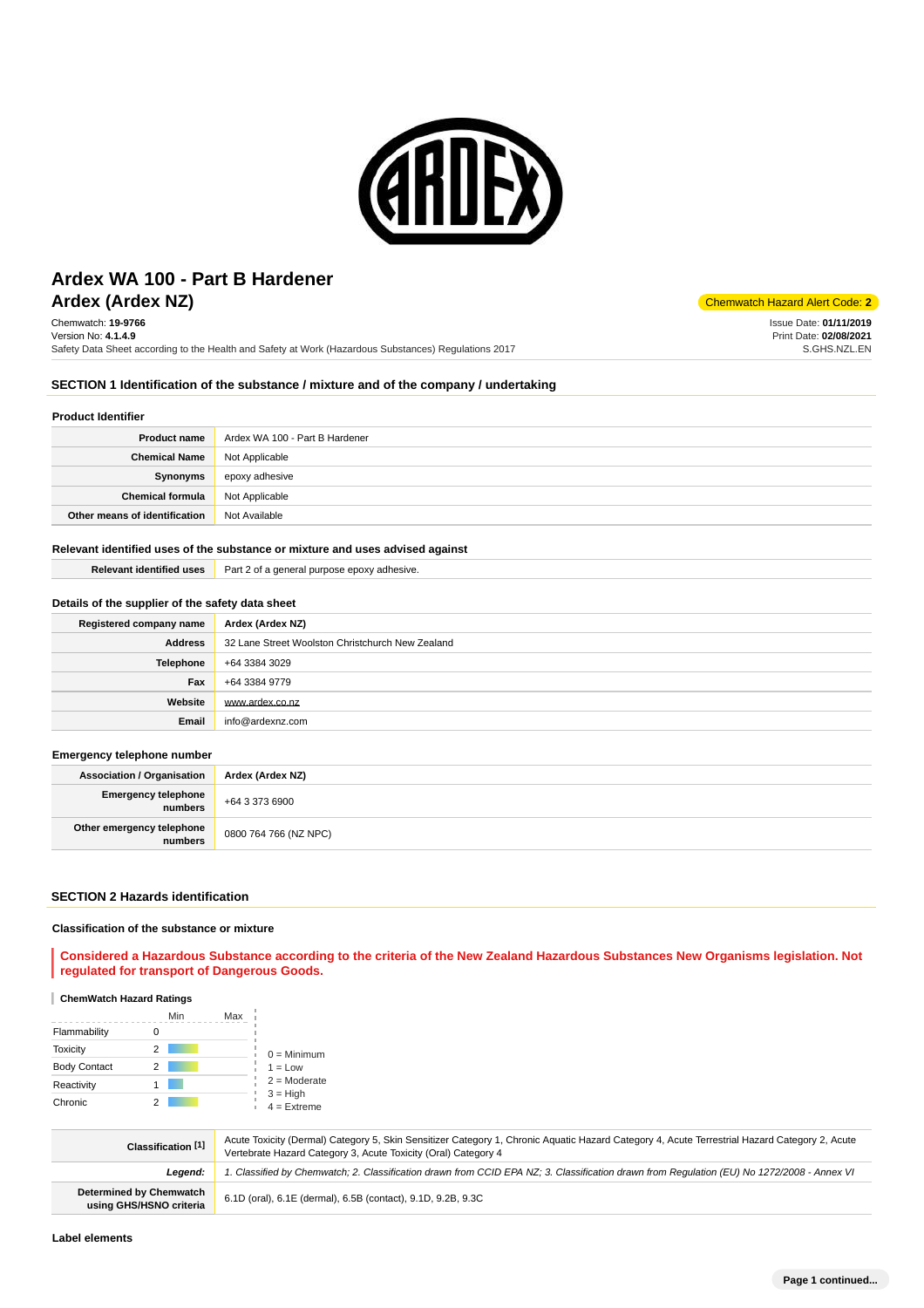| Hazard pictogram(s) |  |
|---------------------|--|
|                     |  |

**Signal word Warning**

# **Hazard statement(s)**

| H313 | May be harmful in contact with skin.                    |
|------|---------------------------------------------------------|
| H317 | May cause an allergic skin reaction.                    |
| H413 | May cause long lasting harmful effects to aquatic life. |
| H422 | Toxic to the soil environment                           |
| H433 | Harmful to terrestrial vertebrates.                     |
| H302 | Harmful if swallowed.                                   |

## **Precautionary statement(s) Prevention**

| P280             | Wear protective gloves and protective clothing.                 |
|------------------|-----------------------------------------------------------------|
| P <sub>261</sub> | Avoid breathing mist/vapours/spray.                             |
| P264             | Wash all exposed external body areas thoroughly after handling. |
| P270             | Do not eat, drink or smoke when using this product.             |

# **Precautionary statement(s) Response**

| P302+P312 | IF ON SKIN: Call a POISON CENTER/doctor/physician/first aider if you feel unwell. |
|-----------|-----------------------------------------------------------------------------------|
| P302+P352 | IF ON SKIN: Wash with plenty of water and soap.                                   |
| P333+P313 | If skin irritation or rash occurs: Get medical advice/attention.                  |
| P362+P364 | Take off contaminated clothing and wash it before reuse.                          |

## **Precautionary statement(s) Storage**

Not Applicable

# **Precautionary statement(s) Disposal**

**P501** Dispose of contents/container to authorised hazardous or special waste collection point in accordance with any local regulation.

# **SECTION 3 Composition / information on ingredients**

### **Substances**

See section below for composition of Mixtures

# **Mixtures**

| <b>CAS No</b> | %[weight]                                              | Name                                                                                                                                        |
|---------------|--------------------------------------------------------|---------------------------------------------------------------------------------------------------------------------------------------------|
| Not Available | 10-50                                                  | cyclo aliphatic polyamine                                                                                                                   |
| Not Available | 10-50                                                  | polyamino amide adduct                                                                                                                      |
| 100-51-6      | $0 - 30$                                               | benzyl alcohol                                                                                                                              |
| Not Available | 30-80                                                  | non hazardous ingredients                                                                                                                   |
| Legend:       | 4. Classification drawn from C&L * EU IOELVs available | 1. Classified by Chemwatch; 2. Classification drawn from CCID EPA NZ; 3. Classification drawn from Regulation (EU) No 1272/2008 - Annex VI; |

# **SECTION 4 First aid measures**

# **Description of first aid measures**

| <b>Eye Contact</b>  | If this product comes in contact with the eyes:<br>▶ Wash out immediately with fresh running water.<br>Ensure complete irrigation of the eye by keeping eyelids apart and away from eye and moving the eyelids by occasionally lifting the upper<br>and lower lids.<br>Seek medical attention without delay; if pain persists or recurs seek medical attention.<br>Removal of contact lenses after an eye injury should only be undertaken by skilled personnel.                   |
|---------------------|------------------------------------------------------------------------------------------------------------------------------------------------------------------------------------------------------------------------------------------------------------------------------------------------------------------------------------------------------------------------------------------------------------------------------------------------------------------------------------|
| <b>Skin Contact</b> | If skin contact occurs:<br>Immediately remove all contaminated clothing, including footwear.<br>Flush skin and hair with running water (and soap if available).<br>Seek medical attention in event of irritation.                                                                                                                                                                                                                                                                  |
| Inhalation          | If fumes or combustion products are inhaled remove from contaminated area.<br>Lay patient down. Keep warm and rested.<br>▶ Prostheses such as false teeth, which may block airway, should be removed, where possible, prior to initiating first aid procedures.<br>Apply artificial respiration if not breathing, preferably with a demand valve resuscitator, bag-valve mask device, or pocket mask as trained.<br>Perform CPR if necessary.<br>Transport to hospital, or doctor. |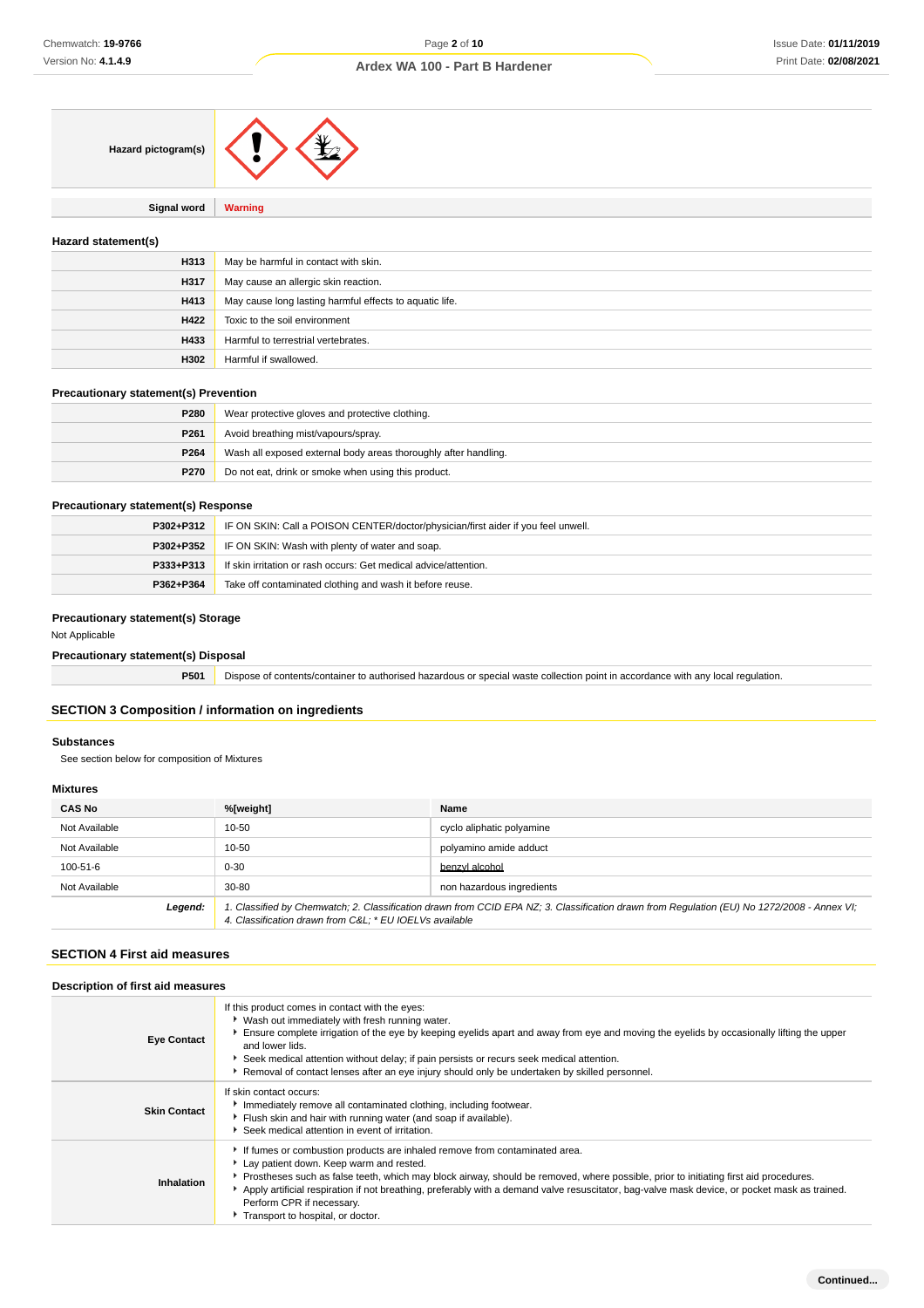# **Ingestion IF SWALLOWED, REFER FOR MEDICAL ATTENTION, WHERE POSSIBLE, WITHOUT DELAY.**  For advice, contact a Poisons Information Centre or a doctor. Urgent hospital treatment is likely to be needed. In the mean time, qualified first-aid personnel should treat the patient following observation and employing supportive measures as indicated by the patient's condition. If the services of a medical officer or medical doctor are readily available, the patient should be placed in his/her care and a copy of the SDS should be provided. Further action will be the responsibility of the medical specialist. If medical attention is not available on the worksite or surroundings send the patient to a hospital together with a copy of the SDS. **Where medical attention is not immediately available or where the patient is more than 15 minutes from a hospital or unless instructed otherwise: INDUCE** vomiting with fingers down the back of the throat, **ONLY IF CONSCIOUS**. Lean patient forward or place on left side (head-down position, if possible) to maintain open airway and prevent aspiration. **NOTE:** Wear a protective glove when inducing vomiting by mechanical means.

#### **Indication of any immediate medical attention and special treatment needed**

As in all cases of suspected poisoning, follow the ABCDEs of emergency medicine (airway, breathing, circulation, disability, exposure), then the ABCDEs of toxicology (antidotes, basics, change absorption, change distribution, change elimination).

For poisons (where specific treatment regime is absent): --------------------------------------------------------------

#### BASIC TREATMENT

#### -------------------------------------------------------------- Establish a patent airway with suction where necessary.

- Watch for signs of respiratory insufficiency and assist ventilation as necessary.
- Administer oxygen by non-rebreather mask at 10 to 15 L/min.
- Monitor and treat, where necessary, for pulmonary oedema.
- Monitor and treat, where necessary, for shock.

--------------------------------------------------------------

- Anticipate seizures.
- **P** DO NOT use emetics. Where ingestion is suspected rinse mouth and give up to 200 ml water (5 ml/kg recommended) for dilution where patient is able to swallow, has a strong gag reflex and does not drool.

#### ADVANCED TREATMENT

-------------------------------------------------------------- Consider orotracheal or nasotracheal intubation for airway control in unconscious patient or where respiratory arrest has occurred.

- **Positive-pressure ventilation using a bag-valve mask might be of use.**
- Monitor and treat, where necessary, for arrhythmias.
- Start an IV D5W TKO. If signs of hypovolaemia are present use lactated Ringers solution. Fluid overload might create complications.
- **P** Drug therapy should be considered for pulmonary oedema.
- Hypotension with signs of hypovolaemia requires the cautious administration of fluids. Fluid overload might create complications.
- **F** Treat seizures with diazepam.
- Proparacaine hydrochloride should be used to assist eye irrigation.

BRONSTEIN, A.C. and CURRANCE, P.L.

EMERGENCY CARE FOR HAZARDOUS MATERIALS EXPOSURE: 2nd Ed. 1994

### **SECTION 5 Firefighting measures**

### **Extinguishing media**

- There is no restriction on the type of extinguisher which may be used.
- Use extinguishing media suitable for surrounding area.

#### **Special hazards arising from the substrate or mixture**

**Fire Incompatibility Contamination with oxidising agents i.e. nitrates, oxidising acids, chlorine bleaches, pool chlorine etc. as ignition may result** 

#### **Advice for firefighters**

| <b>Fire Fighting</b>         | Alert Fire Brigade and tell them location and nature of hazard.<br>▶ Wear breathing apparatus plus protective gloves in the event of a fire.<br>▶ Prevent, by any means available, spillage from entering drains or water courses.<br>▶ Use fire fighting procedures suitable for surrounding area.                                                                                                                                     |
|------------------------------|-----------------------------------------------------------------------------------------------------------------------------------------------------------------------------------------------------------------------------------------------------------------------------------------------------------------------------------------------------------------------------------------------------------------------------------------|
| <b>Fire/Explosion Hazard</b> | Non combustible.<br>Not considered a significant fire risk, however containers may burn.<br>Decomposition may produce toxic fumes of:<br>carbon dioxide (CO2)<br>aldehydes<br>other pyrolysis products typical of burning organic material.<br>May emit poisonous fumes.<br>May emit corrosive fumes.<br><b>WARNING:</b> Long standing in contact with air and light may result in the formation<br>of potentially explosive peroxides. |

#### **SECTION 6 Accidental release measures**

**Personal precautions, protective equipment and emergency procedures**

See section 8

**Environmental precautions**

See section 12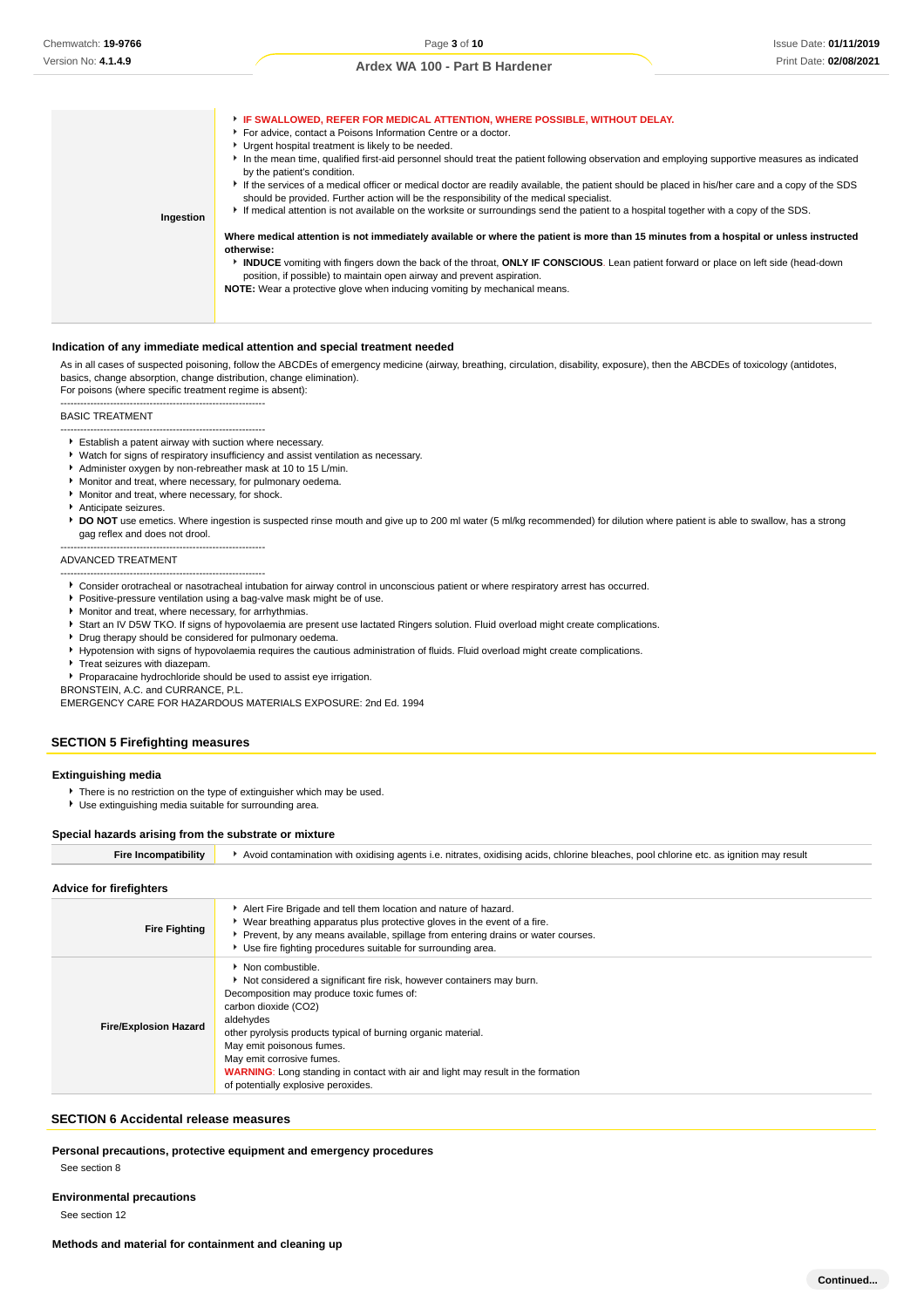| <b>Minor Spills</b> | Clean up all spills immediately.<br>Avoid contact with skin and eyes.<br>Wear impervious gloves and safety goggles.<br>Trowel up/scrape up.                                                                                                        |
|---------------------|----------------------------------------------------------------------------------------------------------------------------------------------------------------------------------------------------------------------------------------------------|
| <b>Major Spills</b> | Clear area of personnel and move upwind.<br>Alert Fire Brigade and tell them location and nature of hazard.<br>Wear breathing apparatus plus protective gloves.<br>Prevent, by any means available, spillage from entering drains or water course. |

Personal Protective Equipment advice is contained in Section 8 of the SDS.

# **SECTION 7 Handling and storage**

| Precautions for safe handling |                                                                                                                                                                                                                                                                                                                                                                                                                                                                                                                                                                                                                                                                                                                                                                             |
|-------------------------------|-----------------------------------------------------------------------------------------------------------------------------------------------------------------------------------------------------------------------------------------------------------------------------------------------------------------------------------------------------------------------------------------------------------------------------------------------------------------------------------------------------------------------------------------------------------------------------------------------------------------------------------------------------------------------------------------------------------------------------------------------------------------------------|
| Safe handling                 | The substance accumulates peroxides which may become hazardous only if it evaporates or is distilled or otherwise treated to concentrate the<br>peroxides. The substance may concentrate around the container opening for example.<br>Purchases of peroxidisable chemicals should be restricted to ensure that the chemical is used completely before it can become peroxidised.<br>A responsible person should maintain an inventory of peroxidisable chemicals or annotate the general chemical inventory to indicate which<br>chemicals are subject to peroxidation.<br>Avoid all personal contact, including inhalation.<br>▶ Wear protective clothing when risk of exposure occurs.<br>▶ Use in a well-ventilated area.<br>Prevent concentration in hollows and sumps. |
| Other information             | Store in original containers.<br>Keep containers securely sealed.<br>Store in a cool, dry, well-ventilated area.<br>Store away from incompatible materials and foodstuff containers.                                                                                                                                                                                                                                                                                                                                                                                                                                                                                                                                                                                        |
|                               |                                                                                                                                                                                                                                                                                                                                                                                                                                                                                                                                                                                                                                                                                                                                                                             |

## **Conditions for safe storage, including any incompatibilities**

| Suitable container      | ▶ Polyethylene or polypropylene container.<br>Packing as recommended by manufacturer.<br>• Check all containers are clearly labelled and free from leaks. |
|-------------------------|-----------------------------------------------------------------------------------------------------------------------------------------------------------|
| Storage incompatibility | Avoid reaction with oxidising agents                                                                                                                      |

# **SECTION 8 Exposure controls / personal protection**

## **Control parameters**

## **INGREDIENT DATA**

Not Available

# **Emergency Limits**

| Ingredient                           | TEEL-1               | TEEL-2 |                     | TEEL-3  |
|--------------------------------------|----------------------|--------|---------------------|---------|
| benzyl alcohol                       | 30 ppm               | 52 ppm |                     | 740 ppm |
|                                      |                      |        |                     |         |
| Ingredient                           | <b>Original IDLH</b> |        | <b>Revised IDLH</b> |         |
| benzyl alcohol                       | Not Available        |        | Not Available       |         |
| <b>Occupational Exposure Banding</b> |                      |        |                     |         |

| Ingredient     | <b>Occupational Exposure Band Rating</b>                                                                                                                                                                                                                                                                                                                                 | <b>Occupational Exposure Band Limit</b> |  |
|----------------|--------------------------------------------------------------------------------------------------------------------------------------------------------------------------------------------------------------------------------------------------------------------------------------------------------------------------------------------------------------------------|-----------------------------------------|--|
| benzyl alcohol |                                                                                                                                                                                                                                                                                                                                                                          | $\leq 0.1$ ppm                          |  |
| Notes:         | Occupational exposure banding is a process of assigning chemicals into specific categories or bands based on a chemical's potency and the<br>adverse health outcomes associated with exposure. The output of this process is an occupational exposure band (OEB), which corresponds to a<br>range of exposure concentrations that are expected to protect worker health. |                                         |  |

# **Exposure controls**

| Appropriate engineering<br>controls | Engineering controls are used to remove a hazard or place a barrier between the worker and the hazard. Well-designed engineering controls can<br>be highly effective in protecting workers and will typically be independent of worker interactions to provide this high level of protection.<br>The basic types of engineering controls are:<br>Process controls which involve changing the way a job activity or process is done to reduce the risk.<br>Enclosure and/or isolation of emission source which keeps a selected hazard "physically" away from the worker and ventilation that strategically<br>"adds" and "removes" air in the work environment. |
|-------------------------------------|-----------------------------------------------------------------------------------------------------------------------------------------------------------------------------------------------------------------------------------------------------------------------------------------------------------------------------------------------------------------------------------------------------------------------------------------------------------------------------------------------------------------------------------------------------------------------------------------------------------------------------------------------------------------|
| <b>Personal protection</b>          | <b>THESE</b><br><b>MY X</b>                                                                                                                                                                                                                                                                                                                                                                                                                                                                                                                                                                                                                                     |
| Eye and face protection             | Safety glasses with side shields.<br>Chemical goggles.<br>• Contact lenses may pose a special hazard; soft contact lenses may absorb and concentrate irritants. A written policy document, describing<br>the wearing of lenses or restrictions on use, should be created for each workplace or task.                                                                                                                                                                                                                                                                                                                                                            |
| <b>Skin protection</b>              | See Hand protection below                                                                                                                                                                                                                                                                                                                                                                                                                                                                                                                                                                                                                                       |
|                                     |                                                                                                                                                                                                                                                                                                                                                                                                                                                                                                                                                                                                                                                                 |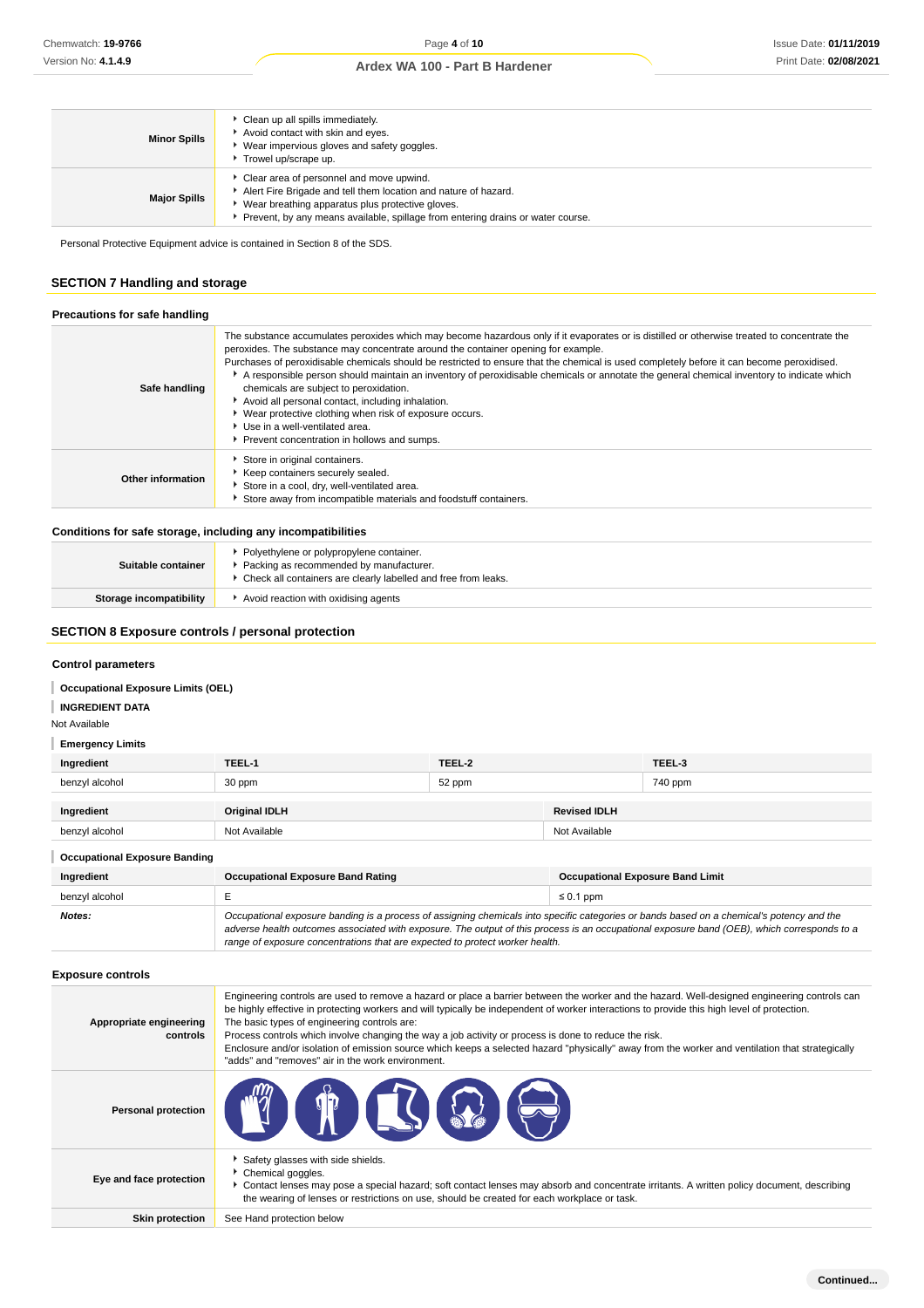| Hands/feet protection  | ▶ Wear chemical protective gloves, e.g. PVC.<br>▶ Wear safety footwear or safety gumboots, e.g. Rubber<br><b>NOTE:</b><br>The material may produce skin sensitisation in predisposed individuals. Care must be taken, when removing gloves and other protective<br>equipment, to avoid all possible skin contact.<br>Contaminated leather items, such as shoes, belts and watch-bands should be removed and destroyed. |
|------------------------|------------------------------------------------------------------------------------------------------------------------------------------------------------------------------------------------------------------------------------------------------------------------------------------------------------------------------------------------------------------------------------------------------------------------|
| <b>Body protection</b> | See Other protection below                                                                                                                                                                                                                                                                                                                                                                                             |
| Other protection       | • Overalls.<br>PV.C apron.<br>▶ Barrier cream.<br>Skin cleansing cream.                                                                                                                                                                                                                                                                                                                                                |

# **Recommended material(s)**

J. **GLOVE SELECTION INDEX**

Glove selection is based on a modified presentation of the:

 **"Forsberg Clothing Performance Index".**

 The effect(s) of the following substance(s) are taken into account in the **computergenerated** selection:

Ardex WA 100 - Part B Hardener

| <b>Material</b> | <b>CPI</b> |
|-----------------|------------|
| <b>BUTYL</b>    | A          |
| <b>VITON</b>    | A          |

\* CPI - Chemwatch Performance Index

A: Best Selection

B: Satisfactory; may degrade after 4 hours continuous immersion

C: Poor to Dangerous Choice for other than short term immersion

**NOTE**: As a series of factors will influence the actual performance of the glove, a final selection must be based on detailed observation. -

\* Where the glove is to be used on a short term, casual or infrequent basis, factors such as "feel" or convenience (e.g. disposability), may dictate a choice of gloves which might otherwise be unsuitable following long-term or frequent use. A qualified practitioner should be consulted.

## **Respiratory protection**

Type A Filter of sufficient capacity. (AS/NZS 1716 & 1715, EN 143:2000 & 149:2001, ANSI Z88 or national equivalent)

Selection of the Class and Type of respirator will depend upon the level of breathing zone contaminant and the chemical nature of the contaminant. Protection Factors (defined as the ratio of contaminant outside and inside the mask) may also be important.

| Required<br>minimum<br>protection factor | Maximum gas/vapour<br>concentration present in air<br>p.p.m. (by volume) | Half-face<br>Respirator | <b>Full-Face</b><br>Respirator |
|------------------------------------------|--------------------------------------------------------------------------|-------------------------|--------------------------------|
| up to 10                                 | 1000                                                                     | A-AUS /<br>Class1       |                                |
| up to 50                                 | 1000                                                                     | ٠                       | A-AUS/<br>Class 1              |
| up to 50                                 | 5000                                                                     | Airline *               |                                |
| up to $100$                              | 5000                                                                     | ٠                       | $A-2$                          |
| up to $100$                              | 10000                                                                    | ٠                       | $A-3$                          |
| $100+$                                   |                                                                          |                         | Airline**                      |

\* - Continuous Flow \*\* - Continuous-flow or positive pressure demand A(All classes) = Organic vapours, B AUS or  $B1 = Acid$  gasses, B2 = Acid gas or hydrogen cyanide(HCN), B3 = Acid gas or hydrogen cyanide(HCN), E = Sulfur dioxide(SO2), G = Agricultural chemicals, K = Ammonia(NH3), Hg = Mercury, NO = Oxides of nitrogen,  $MB = M$ ethyl bromide,  $AX = Low$  boiling point organic compounds(below 65 degC)

- Cartridge respirators should never be used for emergency ingress or in areas of unknown vapour concentrations or oxygen content.
- The wearer must be warned to leave the contaminated area immediately on detecting any odours through the respirator. The odour may indicate that the mask is not functioning properly, that the vapour concentration is too high, or that the mask is not properly fitted. Because of these limitations, only restricted use of cartridge respirators is considered appropriate.
- Cartridge performance is affected by humidity. Cartridges should be changed after 2 hr of continuous use unless it is determined that the humidity is less than 75%, in which case, cartridges can be used for 4 hr. Used cartridges should be discarded daily, regardless of the length of time used

### **SECTION 9 Physical and chemical properties**

**Information on basic physical and chemical properties**

| Appearance                                      | Brown paste; does not mix with water. |                                            |                |
|-------------------------------------------------|---------------------------------------|--------------------------------------------|----------------|
|                                                 |                                       |                                            |                |
| <b>Physical state</b>                           | Non Slump Paste                       | Relative density (Water = 1)               | Not Available  |
| Odour                                           | Not Available                         | Partition coefficient n-octanol<br>/ water | Not Available  |
| <b>Odour threshold</b>                          | Not Available                         | Auto-ignition temperature (°C)             | Not Applicable |
| pH (as supplied)                                | Not Applicable                        | Decomposition temperature                  | Not Available  |
| Melting point / freezing point<br>(°C)          | Not Available                         | Viscosity (cSt)                            | Not Available  |
| Initial boiling point and boiling<br>range (°C) | Not Available                         | Molecular weight (g/mol)                   | Not Applicable |
| Flash point (°C)                                | Not Applicable                        | <b>Taste</b>                               | Not Available  |
| <b>Evaporation rate</b>                         | Not Available                         | <b>Explosive properties</b>                | Not Available  |
| Flammability                                    | Not Applicable                        | <b>Oxidising properties</b>                | Not Available  |
| Upper Explosive Limit (%)                       | Not Applicable                        | Surface Tension (dyn/cm or<br>mN/m         | Not Available  |
| Lower Explosive Limit (%)                       | Not Applicable                        | <b>Volatile Component (%vol)</b>           | Not Available  |
| Vapour pressure (kPa)                           | Not Available                         | Gas group                                  | Not Available  |
| Solubility in water                             | Immiscible                            | pH as a solution (%)                       | Not Available  |
| Vapour density $(Air = 1)$                      | Not Available                         | VOC g/L                                    | Not Available  |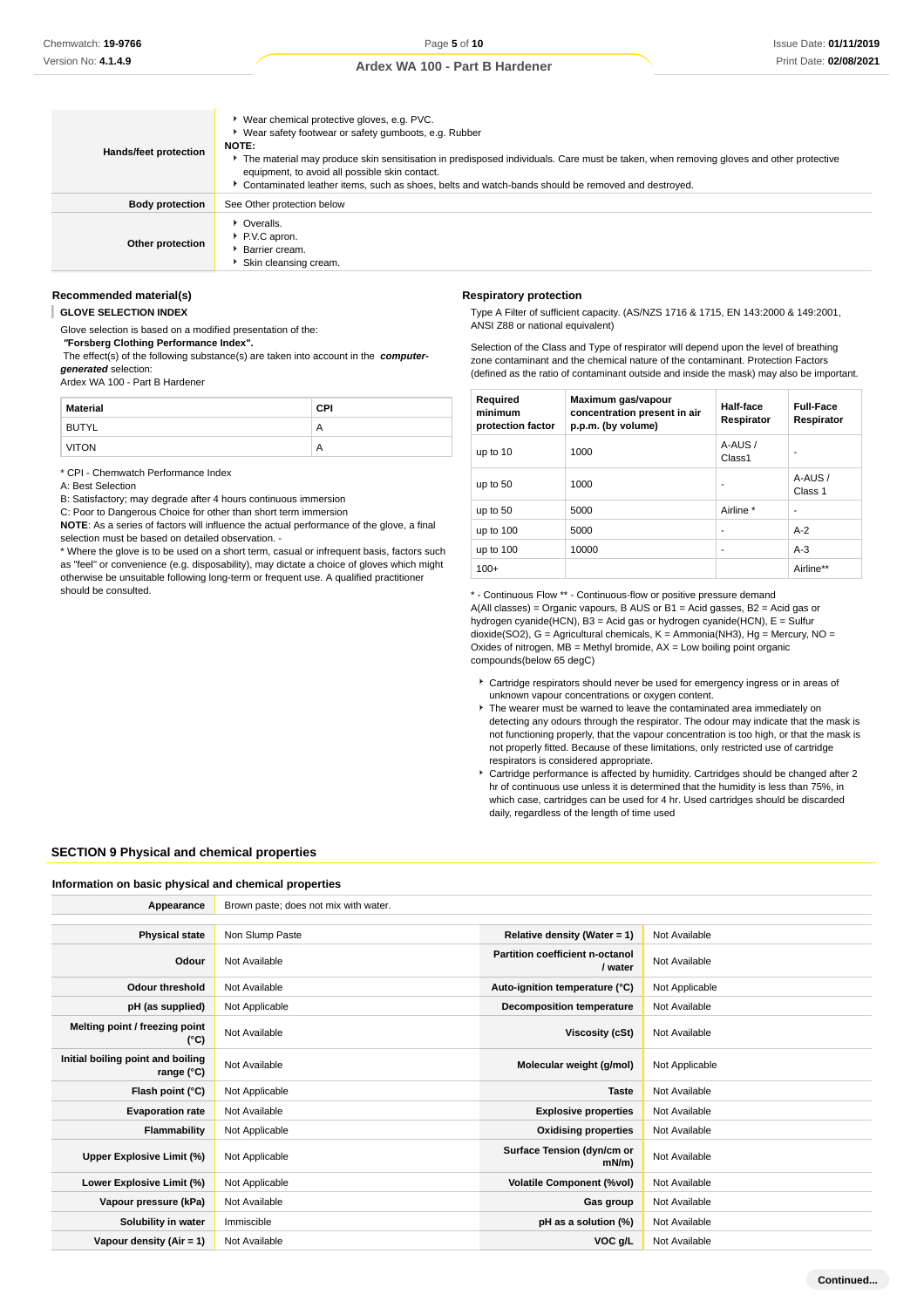# **SECTION 10 Stability and reactivity**

| Reactivity                                 | See section 7                                                             |
|--------------------------------------------|---------------------------------------------------------------------------|
| <b>Chemical stability</b>                  | Product is considered stable and hazardous polymerisation will not occur. |
| Possibility of hazardous<br>reactions      | See section 7                                                             |
| <b>Conditions to avoid</b>                 | See section 7                                                             |
| Incompatible materials                     | See section 7                                                             |
| <b>Hazardous decomposition</b><br>products | See section 5                                                             |

# **SECTION 11 Toxicological information**

## **Information on toxicological effects**

| Inhaled               | Inhalation of vapours may cause drowsiness and dizziness. This may be accompanied by sleepiness, reduced alertness, loss of reflexes, lack of<br>co-ordination, and vertigo.<br>There is some evidence to suggest that the material can cause respiratory irritation in some persons. The body's response to such irritation can<br>cause further lung damage.<br>Inhalation of aerosols (mists, fumes), generated by the material during the course of normal handling, may be harmful.<br>Acute effects from inhalation of high vapour concentrations may be chest and nasal irritation with coughing, sneezing, headache and even<br>nausea.                                                                                                                                                                                                                                                                                                                                                                                                                                                                                                                                                                                                                                                                                                                                                                                                                                                                                                                                                                                                                                                                                                                                                                                                                                                                                                                                                                                              |                                                      |  |
|-----------------------|----------------------------------------------------------------------------------------------------------------------------------------------------------------------------------------------------------------------------------------------------------------------------------------------------------------------------------------------------------------------------------------------------------------------------------------------------------------------------------------------------------------------------------------------------------------------------------------------------------------------------------------------------------------------------------------------------------------------------------------------------------------------------------------------------------------------------------------------------------------------------------------------------------------------------------------------------------------------------------------------------------------------------------------------------------------------------------------------------------------------------------------------------------------------------------------------------------------------------------------------------------------------------------------------------------------------------------------------------------------------------------------------------------------------------------------------------------------------------------------------------------------------------------------------------------------------------------------------------------------------------------------------------------------------------------------------------------------------------------------------------------------------------------------------------------------------------------------------------------------------------------------------------------------------------------------------------------------------------------------------------------------------------------------------|------------------------------------------------------|--|
| Ingestion             | Accidental ingestion of the material may be harmful; animal experiments indicate that ingestion of less than 150 gram may be fatal or may<br>produce serious damage to the health of the individual.<br>Swallowing large doses of benzyl alcohol may cause abdominal pain, nausea, vomiting and diarrhea. It may affect behaviour and/or the central<br>nervous system, and cause headache, sleepiness, excitement, dizziness, inco-ordination, coma, convulsions and other symptoms of central<br>nervous system depression.<br>In newborns, exposure to excessive amounts of benzyl alcohol has been associated with toxicity (low blood pressure and metabolic acidosis),<br>and an increased incidence of severe jaundice leading to nervous system symptoms called kernicterus. Rarely, death may occur.<br>Central nervous system (CNS) depression may include general discomfort, symptoms of giddiness, headache, dizziness, nausea, anaesthetic<br>effects, slowed reaction time, slurred speech and may progress to unconsciousness. Serious poisonings may result in respiratory depression and<br>may be fatal.                                                                                                                                                                                                                                                                                                                                                                                                                                                                                                                                                                                                                                                                                                                                                                                                                                                                                                                  |                                                      |  |
| <b>Skin Contact</b>   | There is some evidence to suggest that the material may cause moderate inflammation of the skin either following direct contact or after a delay<br>of some time. Repeated exposure can cause contact dermatitis which is characterised by redness, swelling and blistering.<br>Open cuts, abraded or irritated skin should not be exposed to this material<br>Entry into the blood-stream, through, for example, cuts, abrasions or lesions, may produce systemic injury with harmful effects. Examine the skin<br>prior to the use of the material and ensure that any external damage is suitably protected.                                                                                                                                                                                                                                                                                                                                                                                                                                                                                                                                                                                                                                                                                                                                                                                                                                                                                                                                                                                                                                                                                                                                                                                                                                                                                                                                                                                                                              |                                                      |  |
| Eye                   | There is evidence that material may produce eye irritation in some persons and produce eye damage 24 hours or more after instillation. Severe<br>inflammation may be expected with pain.                                                                                                                                                                                                                                                                                                                                                                                                                                                                                                                                                                                                                                                                                                                                                                                                                                                                                                                                                                                                                                                                                                                                                                                                                                                                                                                                                                                                                                                                                                                                                                                                                                                                                                                                                                                                                                                     |                                                      |  |
| Chronic               | Substance accumulation, in the human body, may occur and may cause some concern following repeated or long-term occupational exposure.<br>There is limited evidence that, skin contact with this product is more likely to cause a sensitisation reaction in some persons compared to the<br>general population.                                                                                                                                                                                                                                                                                                                                                                                                                                                                                                                                                                                                                                                                                                                                                                                                                                                                                                                                                                                                                                                                                                                                                                                                                                                                                                                                                                                                                                                                                                                                                                                                                                                                                                                             |                                                      |  |
| Ardex WA 100 - Part B | <b>TOXICITY</b>                                                                                                                                                                                                                                                                                                                                                                                                                                                                                                                                                                                                                                                                                                                                                                                                                                                                                                                                                                                                                                                                                                                                                                                                                                                                                                                                                                                                                                                                                                                                                                                                                                                                                                                                                                                                                                                                                                                                                                                                                              | <b>IRRITATION</b>                                    |  |
| Hardener              | Not Available                                                                                                                                                                                                                                                                                                                                                                                                                                                                                                                                                                                                                                                                                                                                                                                                                                                                                                                                                                                                                                                                                                                                                                                                                                                                                                                                                                                                                                                                                                                                                                                                                                                                                                                                                                                                                                                                                                                                                                                                                                | Not Available                                        |  |
|                       | <b>TOXICITY</b>                                                                                                                                                                                                                                                                                                                                                                                                                                                                                                                                                                                                                                                                                                                                                                                                                                                                                                                                                                                                                                                                                                                                                                                                                                                                                                                                                                                                                                                                                                                                                                                                                                                                                                                                                                                                                                                                                                                                                                                                                              | <b>IRRITATION</b>                                    |  |
|                       | Dermal (rabbit) LD50: >2000 mg/kg <sup>[1]</sup>                                                                                                                                                                                                                                                                                                                                                                                                                                                                                                                                                                                                                                                                                                                                                                                                                                                                                                                                                                                                                                                                                                                                                                                                                                                                                                                                                                                                                                                                                                                                                                                                                                                                                                                                                                                                                                                                                                                                                                                             | Eye (rabbit): 0.75 mg open SEVERE                    |  |
|                       | Inhalation(Rat) LC50; >4.178 mg/L4h <sup>[1]</sup>                                                                                                                                                                                                                                                                                                                                                                                                                                                                                                                                                                                                                                                                                                                                                                                                                                                                                                                                                                                                                                                                                                                                                                                                                                                                                                                                                                                                                                                                                                                                                                                                                                                                                                                                                                                                                                                                                                                                                                                           | Eye: adverse effect observed (irritating)[1]         |  |
| benzyl alcohol        | Oral(Rabbit) LD50; 1040 mg/kg <sup>[2]</sup>                                                                                                                                                                                                                                                                                                                                                                                                                                                                                                                                                                                                                                                                                                                                                                                                                                                                                                                                                                                                                                                                                                                                                                                                                                                                                                                                                                                                                                                                                                                                                                                                                                                                                                                                                                                                                                                                                                                                                                                                 | Skin (man): 16 mg/48h-mild                           |  |
|                       |                                                                                                                                                                                                                                                                                                                                                                                                                                                                                                                                                                                                                                                                                                                                                                                                                                                                                                                                                                                                                                                                                                                                                                                                                                                                                                                                                                                                                                                                                                                                                                                                                                                                                                                                                                                                                                                                                                                                                                                                                                              | Skin (rabbit):10 mg/24h open-mild                    |  |
|                       |                                                                                                                                                                                                                                                                                                                                                                                                                                                                                                                                                                                                                                                                                                                                                                                                                                                                                                                                                                                                                                                                                                                                                                                                                                                                                                                                                                                                                                                                                                                                                                                                                                                                                                                                                                                                                                                                                                                                                                                                                                              | Skin: no adverse effect observed (not irritating)[1] |  |
| Legend:               | 1. Value obtained from Europe ECHA Registered Substances - Acute toxicity 2.* Value obtained from manufacturer's SDS. Unless otherwise<br>specified data extracted from RTECS - Register of Toxic Effect of chemical Substances                                                                                                                                                                                                                                                                                                                                                                                                                                                                                                                                                                                                                                                                                                                                                                                                                                                                                                                                                                                                                                                                                                                                                                                                                                                                                                                                                                                                                                                                                                                                                                                                                                                                                                                                                                                                              |                                                      |  |
|                       |                                                                                                                                                                                                                                                                                                                                                                                                                                                                                                                                                                                                                                                                                                                                                                                                                                                                                                                                                                                                                                                                                                                                                                                                                                                                                                                                                                                                                                                                                                                                                                                                                                                                                                                                                                                                                                                                                                                                                                                                                                              |                                                      |  |
| <b>BENZYL ALCOHOL</b> | The following information refers to contact allergens as a group and may not be specific to this product.<br>Contact allergies quickly manifest themselves as contact eczema, more rarely as urticaria or Quincke's oedema. The pathogenesis of contact<br>eczema involves a cell-mediated (T lymphocytes) immune reaction of the delayed type. Other allergic skin reactions, e.g. contact urticaria,<br>involve antibody-mediated immune reactions. The significance of the contact allergen is not simply determined by its sensitisation potential: the<br>distribution of the substance and the opportunities for contact with it are equally important.<br>Unlike benzylic alcohols, the beta-hydroxyl group of the members of benzyl alkyl alcohols contributes to break down reactions but do not undergo<br>phase II metabolic activation. Though structurally similar to cancer causing ethyl benzene, phenethyl alcohol is only of negligible concern due to<br>limited similarity in their pattern of activity.<br>For benzoates:<br>Benzyl alcohol, benzoic acid and its sodium and potassium salt have a common metabolic and excretion pathway. All but benzyl alcohol are<br>considered to be unharmful and of low acute toxicity. They may cause slight irritation by oral, dermal or inhalation exposure except sodium<br>benzoate which doesn't irritate the skin. Studies showed increased mortality, reduced weight gain, liver and kidney effects at higher doses, also,<br>lesions of the brains, thymus and skeletal muscles may occur with benzyl alcohol.<br>Adverse reactions to fragrances in perfumes and fragranced cosmetic products include allergic contact dermatitis, irritant contact dermatitis,<br>sensitivity to light, immediate contact reactions, and pigmented contact dermatitis. Airborne and connubial contact dermatitis occurs. Contact<br>allergy is a lifelong condition, so symptoms may occur on re-exposure. Allergic contact dermatitis can be severe and widespread, with significant |                                                      |  |

If the perfume contains a sensitizing component, intolerance to perfumes by inhalation may occur. Fragrance allergens act as haptens, low molecular weight chemicals that cause an immune response only when attached to a carrier protein. However, not all sensitizing fragrance chemicals are directly reactive, but require previous activation. A prehapten is a chemical that itself causes

impairment of quality of life and potential consequences for fitness for work.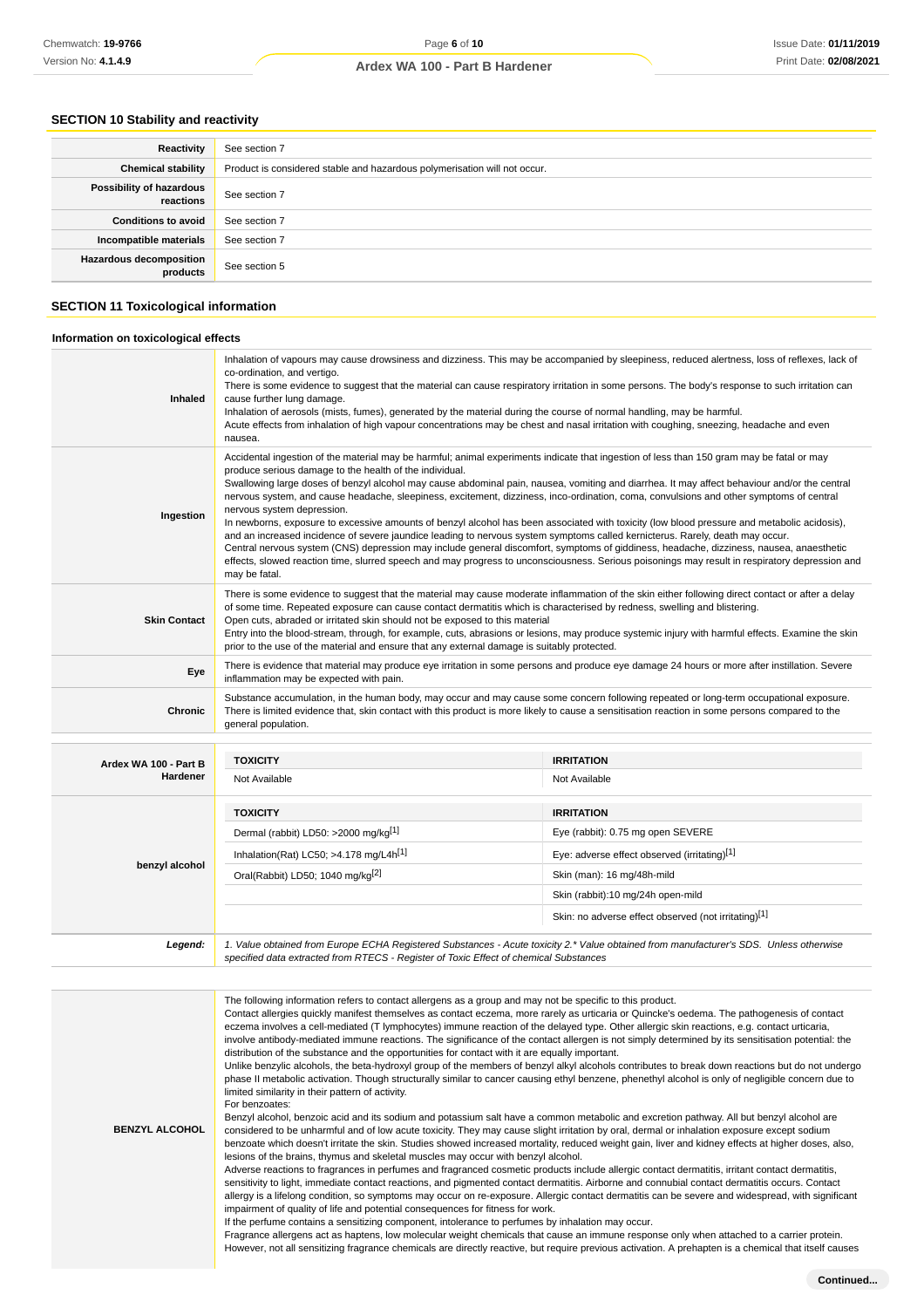little or no sensitization, but is transformed into a hapten in the skin (bioactivation), usually via enzyme catalysis. It is not always possible to know

|                                             | THUS OF HO SSISTINGLY, DULIS TRAISIONISCHE THU A HADISH IN THE SNIT (DIOACHVAHOH), USUAHY VIA SHZYHIS CALAHYSIS. IL IS HOL AHWAYS DOSSIDIS TO NHOW<br>whether a particular allergen that is not directly reactive acts as a prehapten or a prohapten, or both.<br>The material may cause skin irritation after prolonged or repeated exposure and may produce on contact skin redness, swelling, the production of<br>vesicles, scaling and thickening of the skin.<br>This is a member or analogue of a group of benzyl derivatives generally regarded as safe (GRAS), based partly on their self-limiting properties as<br>flavouring substances in food. In humans and other animals, they are rapidly absorbed, broken down and excreted, with a wide safety margin.<br>They also lack significant potential to cause genetic toxicity and mutations. The intake of benzyl derivatives as natural components of traditional<br>foods is actually higher than the intake as intentionally added flavouring substances.<br>The aryl alkyl alcohol (AAA) fragrance ingredients have diverse chemical structures, with similar metabolic and toxicity profiles. The AAA<br>fragrances demonstrate low acute and subchronic toxicity by skin contact and swallowing. At concentrations likely to be encountered by<br>consumers, AAA fragrance ingredients are non-irritating to the skin. The potential for eye irritation is minimal. |                                 |                                                                                                                                                                     |
|---------------------------------------------|----------------------------------------------------------------------------------------------------------------------------------------------------------------------------------------------------------------------------------------------------------------------------------------------------------------------------------------------------------------------------------------------------------------------------------------------------------------------------------------------------------------------------------------------------------------------------------------------------------------------------------------------------------------------------------------------------------------------------------------------------------------------------------------------------------------------------------------------------------------------------------------------------------------------------------------------------------------------------------------------------------------------------------------------------------------------------------------------------------------------------------------------------------------------------------------------------------------------------------------------------------------------------------------------------------------------------------------------------------------------------------------------------------------------------------------|---------------------------------|---------------------------------------------------------------------------------------------------------------------------------------------------------------------|
| <b>Acute Toxicity</b>                       | $\checkmark$                                                                                                                                                                                                                                                                                                                                                                                                                                                                                                                                                                                                                                                                                                                                                                                                                                                                                                                                                                                                                                                                                                                                                                                                                                                                                                                                                                                                                           | Carcinogenicity                 | ×                                                                                                                                                                   |
| <b>Skin Irritation/Corrosion</b>            | ×                                                                                                                                                                                                                                                                                                                                                                                                                                                                                                                                                                                                                                                                                                                                                                                                                                                                                                                                                                                                                                                                                                                                                                                                                                                                                                                                                                                                                                      | Reproductivity                  | ×                                                                                                                                                                   |
| <b>Serious Eye Damage/Irritation</b>        | ×                                                                                                                                                                                                                                                                                                                                                                                                                                                                                                                                                                                                                                                                                                                                                                                                                                                                                                                                                                                                                                                                                                                                                                                                                                                                                                                                                                                                                                      | <b>STOT - Single Exposure</b>   | ×                                                                                                                                                                   |
| <b>Respiratory or Skin</b><br>sensitisation |                                                                                                                                                                                                                                                                                                                                                                                                                                                                                                                                                                                                                                                                                                                                                                                                                                                                                                                                                                                                                                                                                                                                                                                                                                                                                                                                                                                                                                        | <b>STOT - Repeated Exposure</b> | ×                                                                                                                                                                   |
| <b>Mutagenicity</b>                         | ×                                                                                                                                                                                                                                                                                                                                                                                                                                                                                                                                                                                                                                                                                                                                                                                                                                                                                                                                                                                                                                                                                                                                                                                                                                                                                                                                                                                                                                      | <b>Aspiration Hazard</b>        | ×                                                                                                                                                                   |
|                                             |                                                                                                                                                                                                                                                                                                                                                                                                                                                                                                                                                                                                                                                                                                                                                                                                                                                                                                                                                                                                                                                                                                                                                                                                                                                                                                                                                                                                                                        | Legend:                         | $\blacktriangleright$ – Data either not available or does not fill the criteria for classification<br>$\blacktriangleright$ - Data available to make classification |

**SECTION 12 Ecological information**

## **Toxicity**

| Ardex WA 100 - Part B | Endpoint         | <b>Test Duration (hr)</b>                                                                                                                                                                                                                                                                                                                                                                       | <b>Species</b>                | Value                | Source           |
|-----------------------|------------------|-------------------------------------------------------------------------------------------------------------------------------------------------------------------------------------------------------------------------------------------------------------------------------------------------------------------------------------------------------------------------------------------------|-------------------------------|----------------------|------------------|
| Hardener              | Not<br>Available | Not Available                                                                                                                                                                                                                                                                                                                                                                                   | Not Available                 | Not<br>Available     | Not<br>Available |
|                       | Endpoint         | <b>Test Duration (hr)</b>                                                                                                                                                                                                                                                                                                                                                                       | <b>Species</b>                | Value                | Source           |
|                       | EC50             | 72h                                                                                                                                                                                                                                                                                                                                                                                             | Algae or other aguatic plants | 500mg/l              | 2                |
|                       | <b>LC50</b>      | 96h                                                                                                                                                                                                                                                                                                                                                                                             | Fish                          | 10 <sub>mq</sub> /I  | 2                |
| benzyl alcohol        | EC50             | 48h                                                                                                                                                                                                                                                                                                                                                                                             | Crustacea                     | 230mg/l              | 2                |
|                       | NOEC(ECx)        | 336h                                                                                                                                                                                                                                                                                                                                                                                            | Fish                          | 5.1 <sub>mq</sub> /I | 2                |
|                       | EC50             | 96h                                                                                                                                                                                                                                                                                                                                                                                             | Algae or other aquatic plants | 76.828mg/l           | 2                |
| Legend:               |                  | Extracted from 1. IUCLID Toxicity Data 2. Europe ECHA Registered Substances - Ecotoxicological Information - Aquatic Toxicity 3. EPIWIN Suite<br>V3.12 (QSAR) - Aquatic Toxicity Data (Estimated) 4. US EPA, Ecotox database - Aquatic Toxicity Data 5. ECETOC Aquatic Hazard Assessment<br>Data 6. NITE (Japan) - Bioconcentration Data 7. METI (Japan) - Bioconcentration Data 8. Vendor Data |                               |                      |                  |

#### **DO NOT** discharge into sewer or waterways.

#### **Persistence and degradability**

| Ingredient                       | Persistence: Water/Soil | Persistence: Air |
|----------------------------------|-------------------------|------------------|
| benzyl alcohol                   | ∟OW                     | LOW              |
| <b>Bioaccumulative notential</b> |                         |                  |

#### **Bioaccumulative potential**

| Ingredient              | <b>Bioaccumulation</b> |  |
|-------------------------|------------------------|--|
| benzyl alcohol          | LOW (LogKOW = $1.1$ )  |  |
| <b>Mobility in soil</b> |                        |  |
| Ingredient              | <b>Mobility</b>        |  |
| benzyl alcohol          | LOW (KOC = $15.66$ )   |  |

## **SECTION 13 Disposal considerations**

| Waste treatment methods      |                                                                                                                                                                                                                                                                                                                                                                                                                                                                                                                                                                                                                                                                                                                                                                  |
|------------------------------|------------------------------------------------------------------------------------------------------------------------------------------------------------------------------------------------------------------------------------------------------------------------------------------------------------------------------------------------------------------------------------------------------------------------------------------------------------------------------------------------------------------------------------------------------------------------------------------------------------------------------------------------------------------------------------------------------------------------------------------------------------------|
| Product / Packaging disposal | • Containers may still present a chemical hazard/ danger when empty.<br>▶ Return to supplier for reuse/ recycling if possible.<br>Otherwise:<br>If container can not be cleaned sufficiently well to ensure that residuals do not remain or if the container cannot be used to store the same<br>product, then puncture containers, to prevent re-use, and bury at an authorised landfill.<br>▶ Where possible retain label warnings and SDS and observe all notices pertaining to the product.<br>Recycle wherever possible or consult manufacturer for recycling options.<br>Consult State Land Waste Authority for disposal.<br>Bury or incinerate residue at an approved site.<br>▶ Recycle containers if possible, or dispose of in an authorised landfill. |

Ensure that the hazardous substance is disposed in accordance with the Hazardous Substances (Disposal) Notice 2017

# **Disposal Requirements**

Packages that have been in direct contact with the hazardous substance must be only disposed if the hazardous substance was appropriately removed and cleaned out from the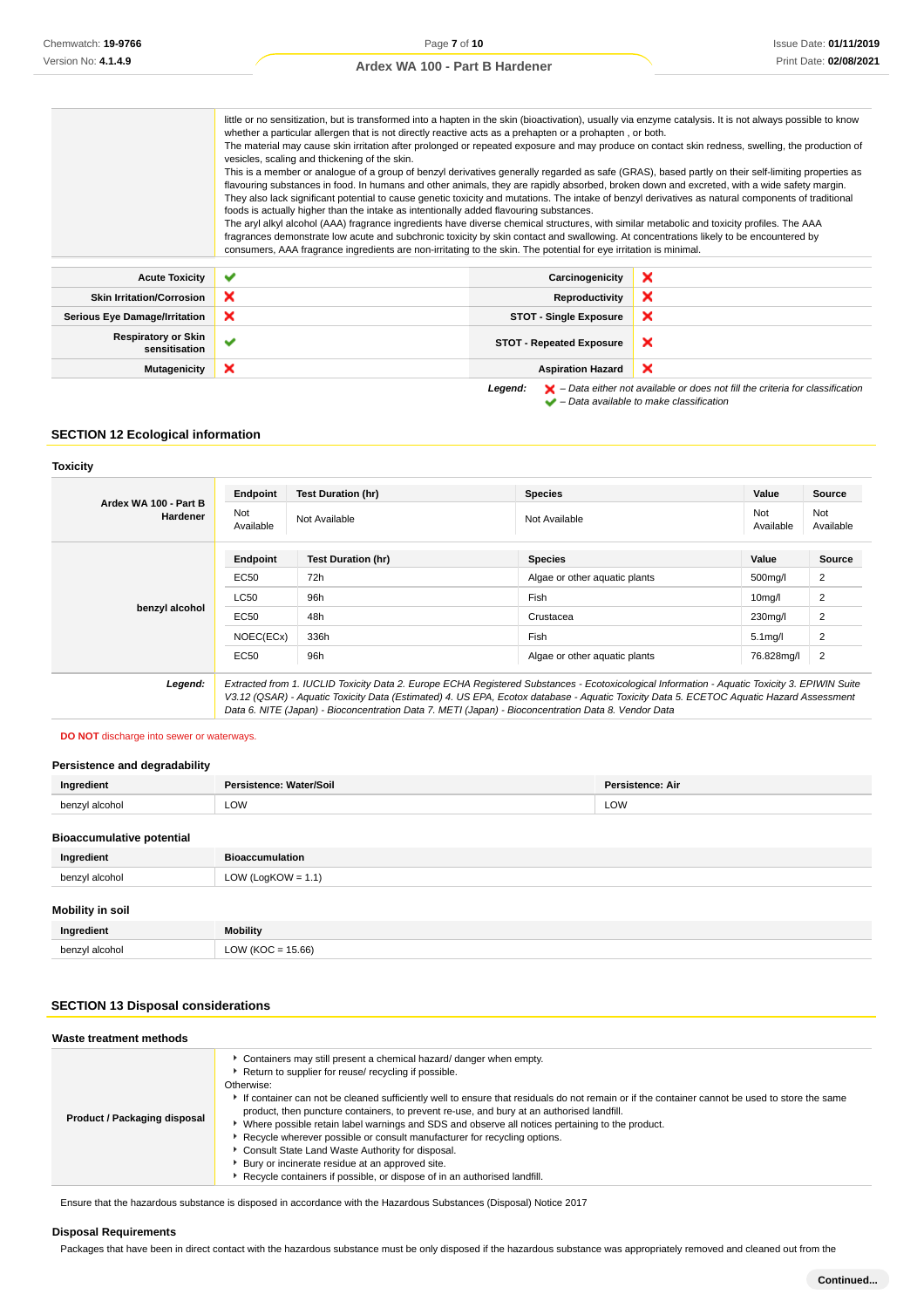package. The package must be disposed according to the manufacturer's directions taking into account the material it is made of. Packages which hazardous content have been appropriately treated and removed may be recycled.

The hazardous substance must only be disposed if it has been treated by a method that changed the characteristics or composition of the substance and it is no longer hazardous.

#### **SECTION 14 Transport information**

| <b>Labels Required</b>  |                                                                                                                                                        |
|-------------------------|--------------------------------------------------------------------------------------------------------------------------------------------------------|
| <b>Marine Pollutant</b> | <b>NO</b>                                                                                                                                              |
| <b>HAZCHEM</b>          | Not Applicable                                                                                                                                         |
|                         | Land transport (UN): NOT REGULATED FOR TRANSPORT OF DANGEROUS GOODS<br>Air transport (ICAO-IATA / DGR): NOT REGULATED FOR TRANSPORT OF DANGEROUS GOODS |

**Sea transport (IMDG-Code / GGVSee): NOT REGULATED FOR TRANSPORT OF DANGEROUS GOODS**

# **Transport in bulk according to Annex II of MARPOL and the IBC code**

Not Applicable

### **Transport in bulk in accordance with MARPOL Annex V and the IMSBC Code**

| <b>Proc</b>    | Group                                     |
|----------------|-------------------------------------------|
| benzyl alcohol | ∴ ^≅ailable<br>Nl∩t<br>.<br>$\sim$ $\sim$ |
|                |                                           |

## **Transport in bulk in accordance with the ICG Code**

| <b>Dro</b>                                                     | <b>Ship Type</b> |
|----------------------------------------------------------------|------------------|
| N <sub>Io</sub><br>han<br>aloobol<br>יטע<br>$\sim$ $\sim$<br>. | ≅ilable.<br>.    |

# **SECTION 15 Regulatory information**

# **Safety, health and environmental regulations / legislation specific for the substance or mixture**

This substance is to be managed using the conditions specified in an applicable Group Standard

| <b>HSR Number</b> | <b>Group Standard</b>                                                               |
|-------------------|-------------------------------------------------------------------------------------|
| HSR002503         | Additives Process Chemicals and Raw Materials Subsidiary Hazard Group Standard 2020 |
|                   |                                                                                     |

Please refer to Section 8 of the SDS for any applicable tolerable exposure limit or Section 12 for environmental exposure limit.

### **benzyl alcohol is found on the following regulatory lists**

New Zealand Approved Hazardous Substances with controls New Zealand Hazardous Substances and New Organisms (HSNO) Act - Classification

New Zealand Hazardous Substances and New Organisms (HSNO) Act - Classification of Chemicals - Classification Data New Zealand Inventory of Chemicals (NZIoC)

# **Hazardous Substance Location**

Subject to the Health and Safety at Work (Hazardous Substances) Regulations 2017.

| <b>Hazard Class</b> | Quantities     |
|---------------------|----------------|
| Not Applicable      | Not Applicable |

### **Certified Handler**

of Chemicals

Subject to Part 4 of the Health and Safety at Work (Hazardous Substances) Regulations 2017.

| <b>Class of substance</b> | <b>Quantities</b> |
|---------------------------|-------------------|
| Not Applicable            | Not Applicable    |
|                           |                   |

Refer Group Standards for further information

# **Maximum quantities of certain hazardous substances permitted on passenger service vehicles**

Subject to Regulation 13.14 of the Health and Safety at Work (Hazardous Substances) Regulations 2017.

| <b>Hazard Class</b> | Gas (aggregate water capacity in mL) | Liquid (L) | Solid (kg) | Maximum quantity per package for each classification |
|---------------------|--------------------------------------|------------|------------|------------------------------------------------------|
| 6.5A or 6.5B        | 120                                  |            |            |                                                      |

#### **Tracking Requirements**

Not Applicable

#### **National Inventory Status**

| <b>National Inventory</b>                          | <b>Status</b>       |
|----------------------------------------------------|---------------------|
| Australia - AIIC / Australia<br>Non-Industrial Use | Yes                 |
| Canada - DSL                                       | Yes                 |
| Canada - NDSL                                      | No (benzyl alcohol) |
| China - IECSC                                      | Yes                 |
| Europe - EINEC / ELINCS / NLP                      | Yes                 |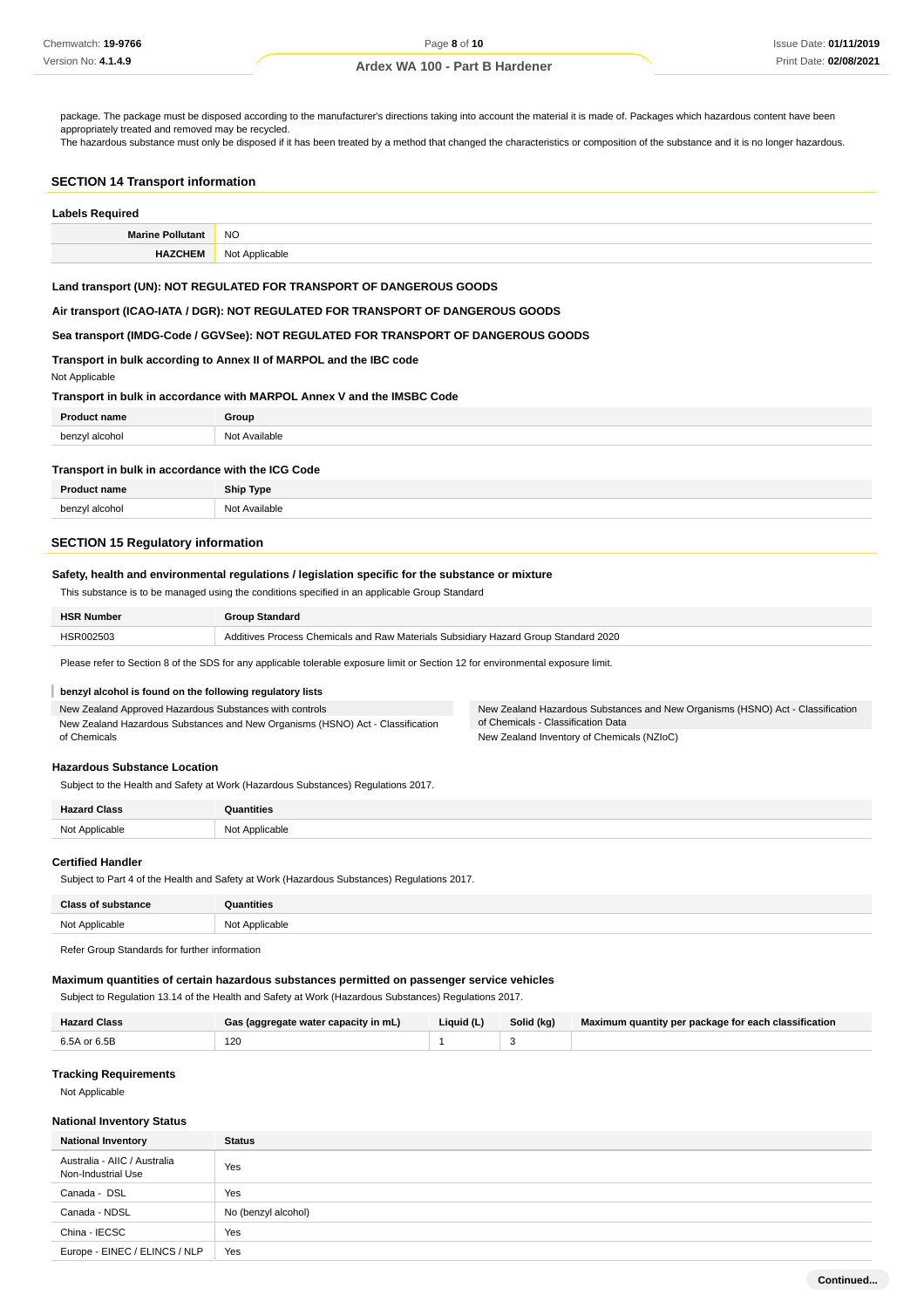| <b>National Inventory</b> | <b>Status</b>                                                                                                                                                                                            |
|---------------------------|----------------------------------------------------------------------------------------------------------------------------------------------------------------------------------------------------------|
| Japan - ENCS              | Yes                                                                                                                                                                                                      |
| Korea - KECI              | Yes                                                                                                                                                                                                      |
| New Zealand - NZIoC       | Yes                                                                                                                                                                                                      |
| Philippines - PICCS       | Yes                                                                                                                                                                                                      |
| <b>USA - TSCA</b>         | Yes                                                                                                                                                                                                      |
| Taiwan - TCSI             | Yes                                                                                                                                                                                                      |
| Mexico - INSQ             | Yes                                                                                                                                                                                                      |
| Vietnam - NCI             | Yes                                                                                                                                                                                                      |
| Russia - FBEPH            | Yes                                                                                                                                                                                                      |
| Legend:                   | Yes = All CAS declared ingredients are on the inventory<br>No = One or more of the CAS listed ingredients are not on the inventory and are not exempt from listing(see specific ingredients in brackets) |
|                           |                                                                                                                                                                                                          |

# **SECTION 16 Other information**

| יי |
|----|

#### **SDS Version Summary**

| Version | Date of Update | <b>Sections Updated</b>                                                        |
|---------|----------------|--------------------------------------------------------------------------------|
| 2.1.1.1 | 20/02/2009     | Supplier Information, Name                                                     |
| 4.1.1.1 | 01/11/2019     | One-off system update. NOTE: This may or may not change the GHS classification |
| 4.1.2.1 | 29/04/2021     | <b>Regulation Change</b>                                                       |
| 4.1.2.2 | 30/05/2021     | Template Change                                                                |
| 4.1.2.3 | 04/06/2021     | Template Change                                                                |
| 4.1.2.4 | 05/06/2021     | Template Change                                                                |
| 4.1.2.5 | 09/06/2021     | Template Change                                                                |
| 4.1.2.6 | 11/06/2021     | Template Change                                                                |
| 4.1.3.6 | 14/06/2021     | <b>Regulation Change</b>                                                       |
| 4.1.3.7 | 15/06/2021     | Template Change                                                                |
| 4.1.3.8 | 05/07/2021     | Template Change                                                                |
| 4.1.4.8 | 14/07/2021     | <b>Regulation Change</b>                                                       |
| 4.1.4.9 | 01/08/2021     | Template Change                                                                |

#### **Other information**

Classification of the preparation and its individual components has drawn on official and authoritative sources as well as independent review by the Chemwatch Classification committee using available literature references.

The SDS is a Hazard Communication tool and should be used to assist in the Risk Assessment. Many factors determine whether the reported Hazards are Risks in the workplace or other settings. Risks may be determined by reference to Exposures Scenarios. Scale of use, frequency of use and current or available engineering controls must be considered.

## **Definitions and abbreviations**

PC-TWA: Permissible Concentration-Time Weighted Average PC-STEL: Permissible Concentration-Short Term Exposure Limit IARC: International Agency for Research on Cancer ACGIH: American Conference of Governmental Industrial Hygienists STEL: Short Term Exposure Limit TEEL: Temporary Emergency Exposure Limit。 IDLH: Immediately Dangerous to Life or Health Concentrations ES: Exposure Standard OSF: Odour Safety Factor NOAEL :No Observed Adverse Effect Level LOAEL: Lowest Observed Adverse Effect Level TLV: Threshold Limit Value LOD: Limit Of Detection OTV: Odour Threshold Value BCF: BioConcentration Factors BEI: Biological Exposure Index AIIC: Australian Inventory of Industrial Chemicals DSL: Domestic Substances List NDSL: Non-Domestic Substances List IECSC: Inventory of Existing Chemical Substance in China EINECS: European INventory of Existing Commercial chemical Substances ELINCS: European List of Notified Chemical Substances NLP: No-Longer Polymers ENCS: Existing and New Chemical Substances Inventory KECI: Korea Existing Chemicals Inventory NZIoC: New Zealand Inventory of Chemicals PICCS: Philippine Inventory of Chemicals and Chemical Substances TSCA: Toxic Substances Control Act TCSI: Taiwan Chemical Substance Inventory INSQ: Inventario Nacional de Sustancias Químicas